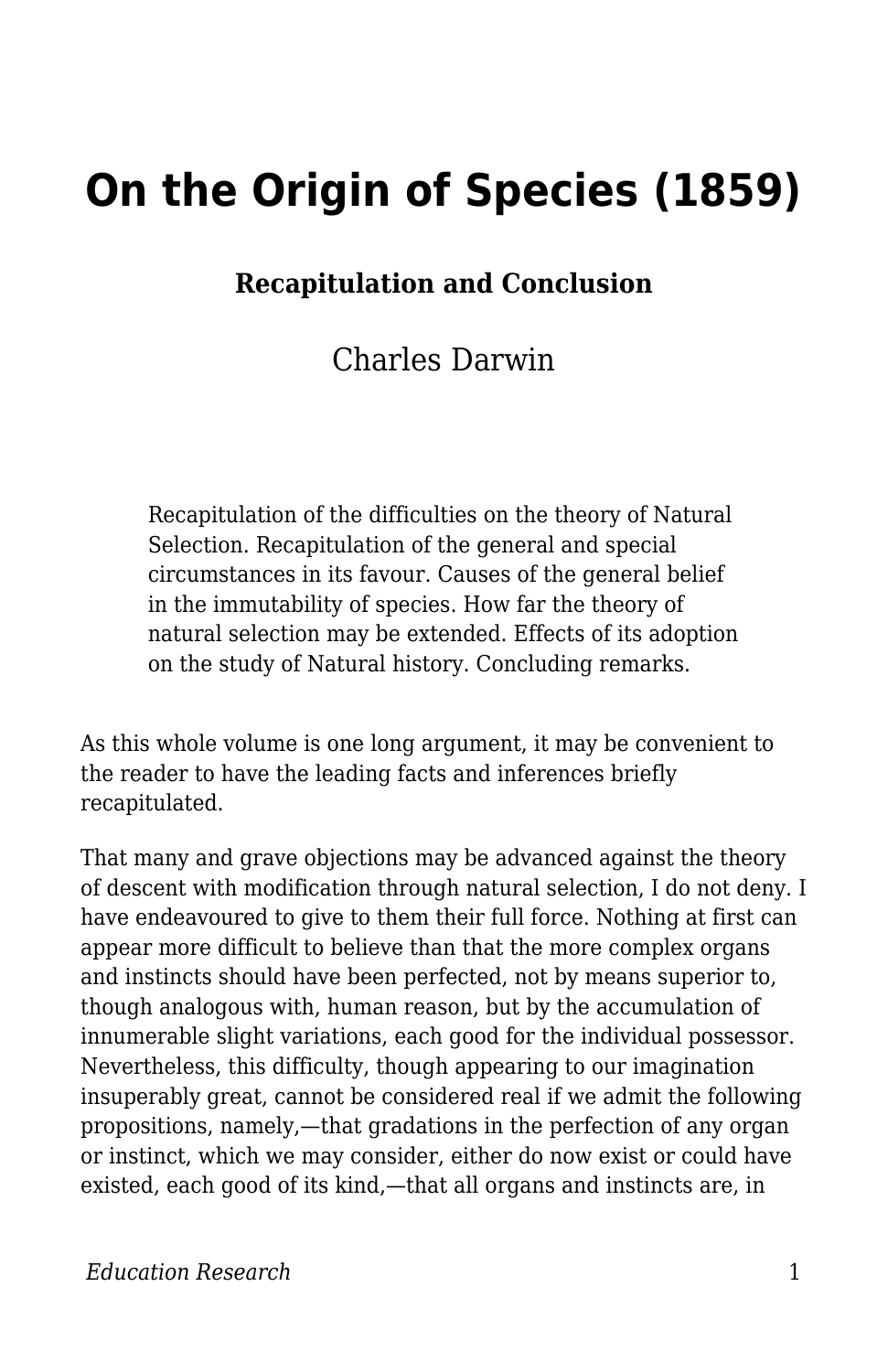ever so slight a degree, variable,—and, lastly, that there is a struggle for existence leading to the preservation of each profitable deviation of structure or instinct. The truth of these propositions cannot, I think, be disputed.

It is, no doubt, extremely difficult even to conjecture by what gradations many structures have been perfected, more especially amongst broken and failing groups of organic beings; but we see so many strange gradations in nature, as is proclaimed by the canon, "Natura non facit saltum," that we ought to be extremely cautious in saying that any organ or instinct, or any whole being, could not have arrived at its present state by many graduated steps. There are, it must be admitted, cases of special difficulty on the theory of natural selection; and one of the most curious of these is the existence of two or three defined castes of workers or sterile females in the same community of ants; but I have attempted to show how this difficulty can be mastered.

...

I have now recapitulated the chief facts and considerations which have thoroughly convinced me that species have changed, and are still slowly changing by the preservation and accumulation of successive slight favourable variations. Why, it may be asked, have all the most eminent living naturalists and geologists rejected this view of the mutability of species? It cannot be asserted that organic beings in a state of nature are subject to no variation; it cannot be proved that the amount of variation in the course of long ages is a limited quantity; no clear distinction has been, or can be, drawn between species and wellmarked varieties. It cannot be maintained that species when intercrossed are invariably sterile, and varieties invariably fertile; or that sterility is a special endowment and sign of creation. The belief that species were immutable productions was almost unavoidable as long as the history of the world was thought to be of short duration; and now that we have acquired some idea of the lapse of time, we are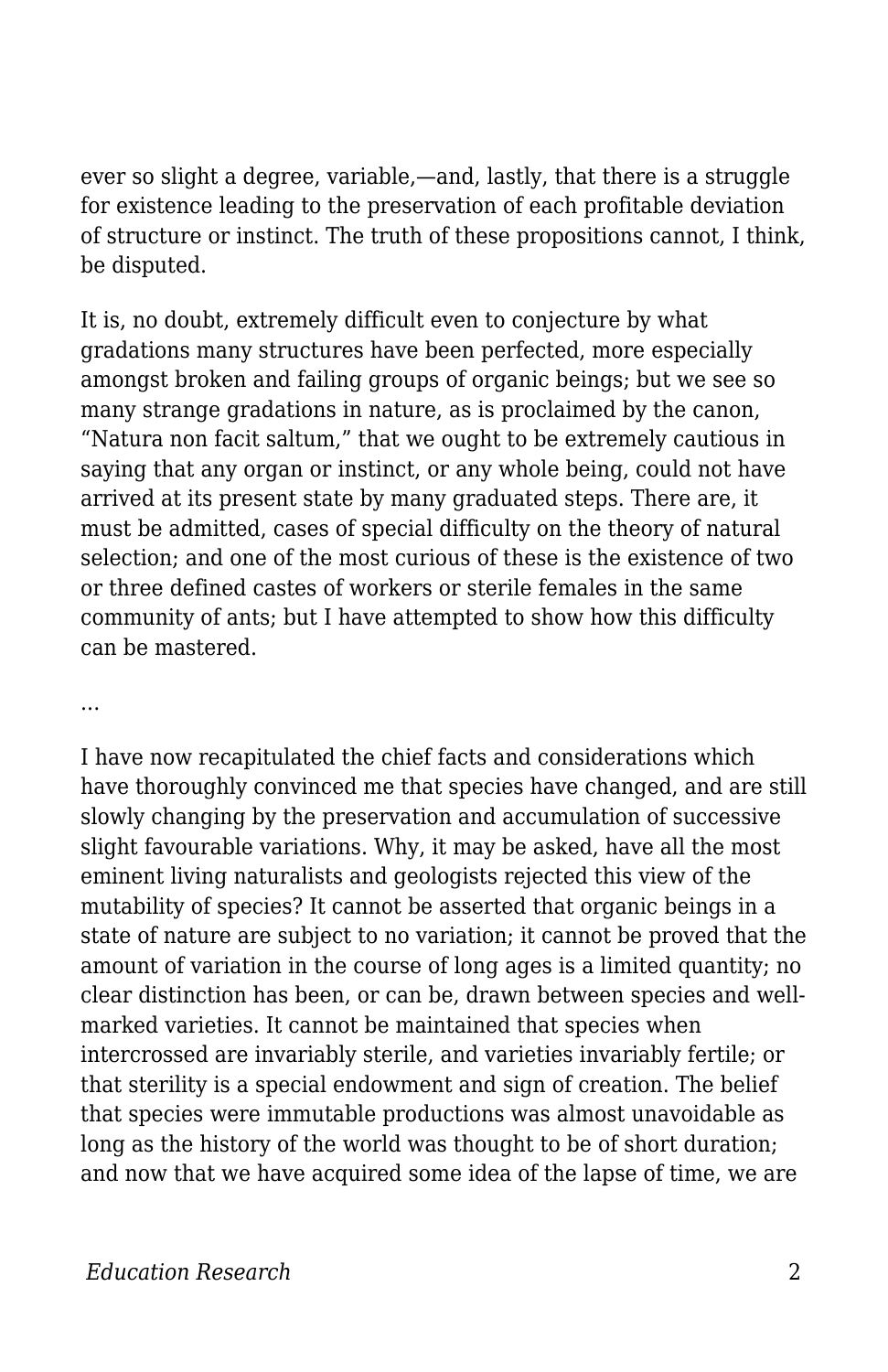too apt to assume, without proof, that the geological record is so perfect that it would have afforded us plain evidence of the mutation of species, if they had undergone mutation.

But the chief cause of our natural unwillingness to admit that one species has given birth to other and distinct species, is that we are always slow in admitting any great change of which we do not see the intermediate steps. The difficulty is the same as that felt by so many geologists, when Lyell first insisted that long lines of inland cliffs had been formed, and great valleys excavated, by the slow action of the coast-waves. The mind cannot possibly grasp the full meaning of the term of a hundred million years; it cannot add up and perceive the full effects of many slight variations, accumulated during an almost infinite number of generations.

Although I am fully convinced of the truth of the views given in this volume under the form of an abstract, I by no means expect to convince experienced naturalists whose minds are stocked with a multitude of facts all viewed, during a long course of years, from a point of view directly opposite to mine. It is so easy to hide our ignorance under such expressions as the "plan of creation," "unity of design," etc., and to think that we give an explanation when we only restate a fact. Any one whose disposition leads him to attach more weight to unexplained difficulties than to the explanation of a certain number of facts will certainly reject my theory. A few naturalists, endowed with much flexibility of mind, and who have already begun to doubt on the immutability of species, may be influenced by this volume; but I look with confidence to the future, to young and rising naturalists, who will be able to view both sides of the question with impartiality. Whoever is led to believe that species are mutable will do good service by conscientiously expressing his conviction; for only thus can the load of prejudice by which this subject is overwhelmed be removed.

Several eminent naturalists have of late published their belief that a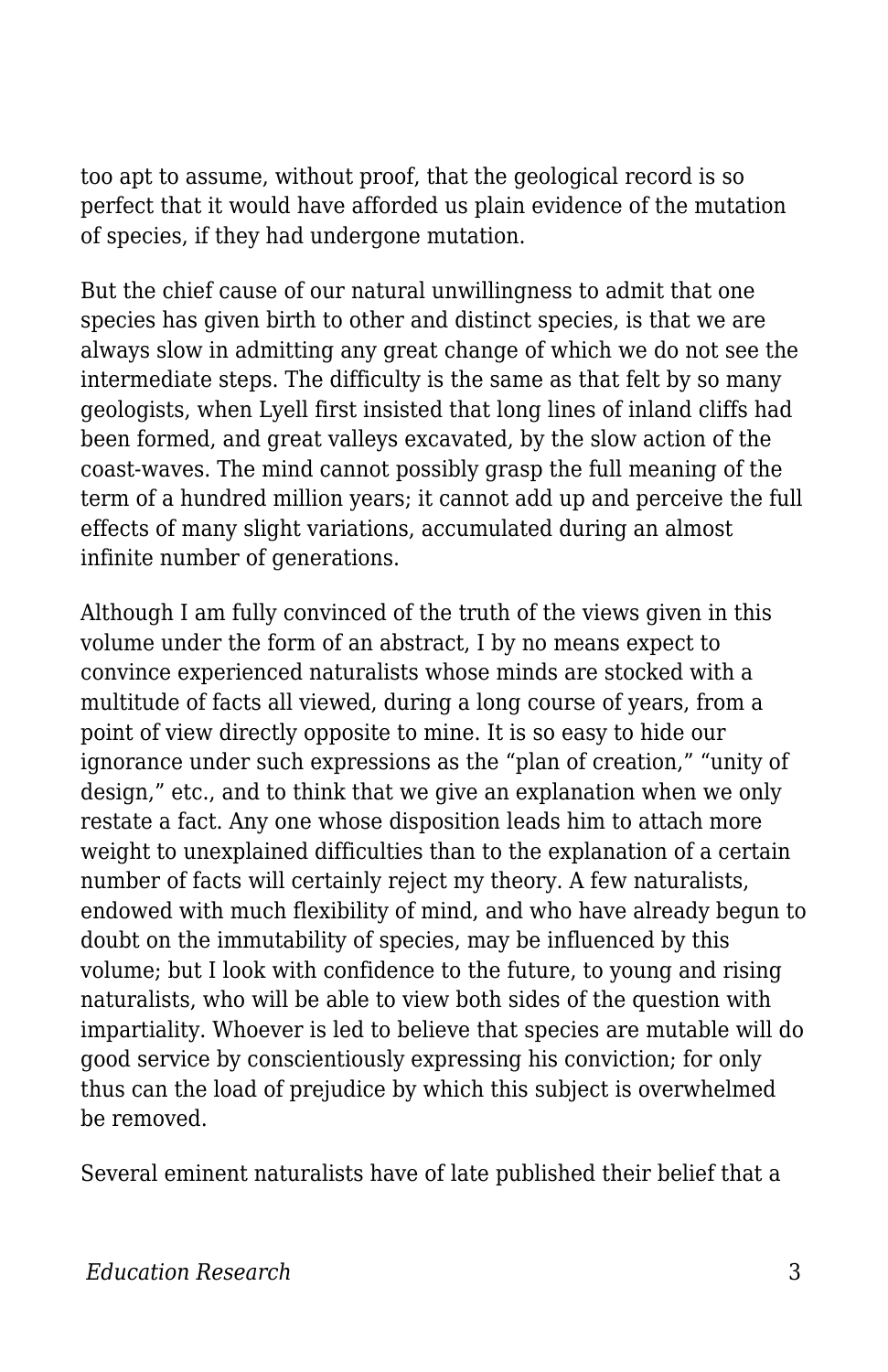multitude of reputed species in each genus are not real species; but that other species are real, that is, have been independently created. This seems to me a strange conclusion to arrive at. They admit that a multitude of forms, which till lately they themselves thought were special creations, and which are still thus looked at by the majority of naturalists, and which consequently have every external characteristic feature of true species,—they admit that these have been produced by variation, but they refuse to extend the same view to other and very slightly different forms. Nevertheless they do not pretend that they can define, or even conjecture, which are the created forms of life, and which are those produced by secondary laws. They admit variation as a *vera causa* in one case, they arbitrarily reject it in another, without assigning any distinction in the two cases. The day will come when this will be given as a curious illustration of the blindness of preconceived opinion. These authors seem no more startled at a miraculous act of creation than at an ordinary birth. But do they really believe that at innumerable periods in the earth's history certain elemental atoms have been commanded suddenly to flash into living tissues? Do they believe that at each supposed act of creation one individual or many were produced? Were all the infinitely numerous kinds of animals and plants created as eggs or seed, or as full grown? and in the case of mammals, were they created bearing the false marks of nourishment from the mother's womb? Although naturalists very properly demand a full explanation of every difficulty from those who believe in the mutability of species, on their own side they ignore the whole subject of the first appearance of species in what they consider reverent silence.

It may be asked how far I extend the doctrine of the modification of species. The question is difficult to answer, because the more distinct the forms are which we may consider, by so much the arguments fall away in force. But some arguments of the greatest weight extend very far. All the members of whole classes can be connected together by chains of affinities, and all can be classified on the same principle, in groups subordinate to groups. Fossil remains sometimes tend to fill up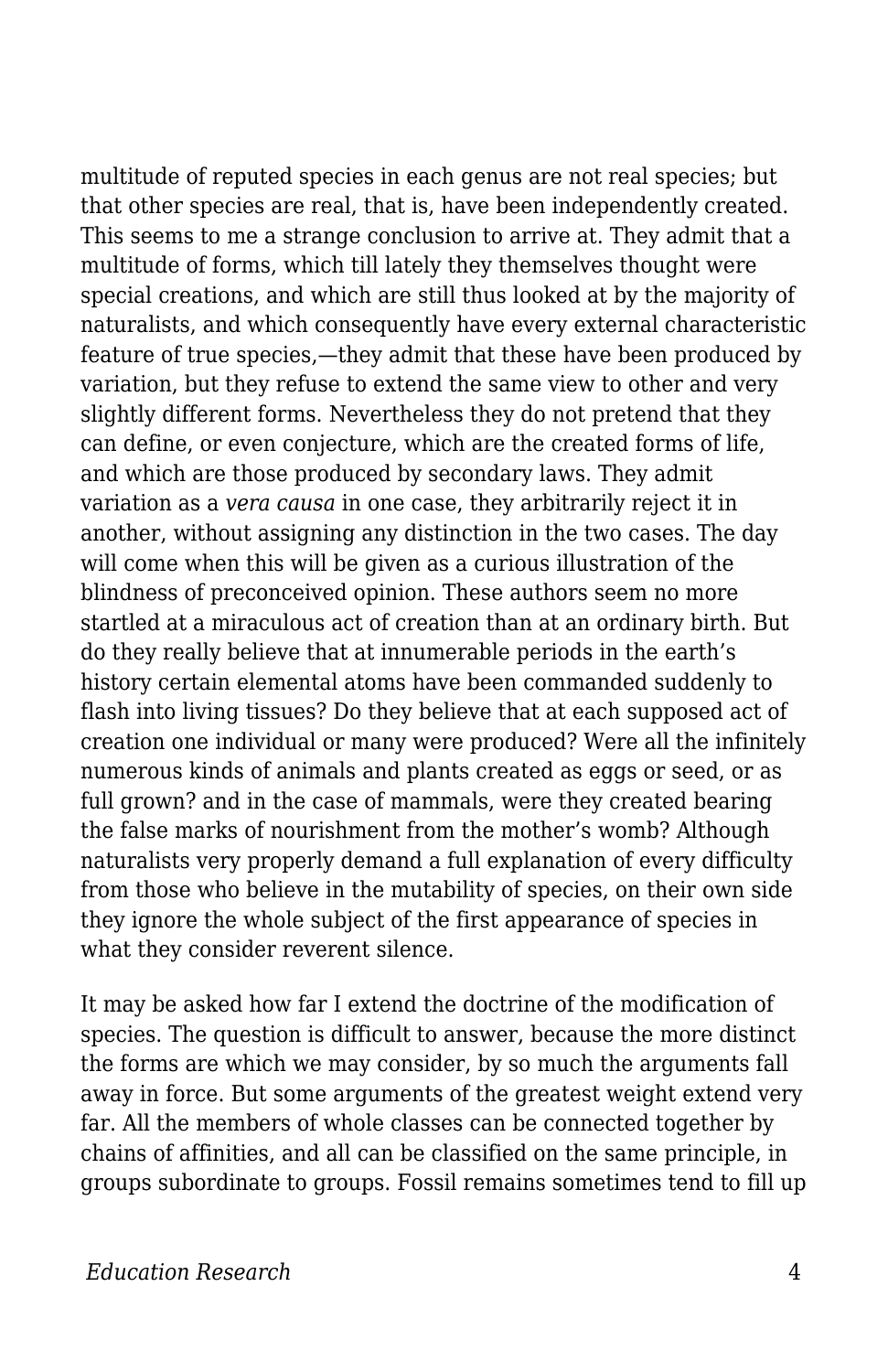very wide intervals between existing orders. Organs in a rudimentary condition plainly show that an early progenitor had the organ in a fully developed state; and this in some instances necessarily implies an enormous amount of modification in the descendants. Throughout whole classes various structures are formed on the same pattern, and at an embryonic age the species closely resemble each other. Therefore I cannot doubt that the theory of descent with modification embraces all the members of the same class. I believe that animals have descended from at most only four or five progenitors, and plants from an equal or lesser number.

Analogy would lead me one step further, namely, to the belief that all animals and plants have descended from some one prototype. But analogy may be a deceitful guide. Nevertheless all living things have much in common, in their chemical composition, their germinal vesicles, their cellular structure, and their laws of growth and reproduction. We see this even in so trifling a circumstance as that the same poison often similarly affects plants and animals; or that the poison secreted by the gall-fly produces monstrous growths on the wild rose or oak-tree. Therefore I should infer from analogy that probably all the organic beings which have ever lived on this earth have descended from some one primordial form, into which life was first breathed.

When the views entertained in this volume on the origin of species, or when analogous views are generally admitted, we can dimly foresee that there will be a considerable revolution in natural history. Systematists will be able to pursue their labours as at present; but they will not be incessantly haunted by the shadowy doubt whether this or that form be in essence a species. This I feel sure, and I speak after experience, will be no slight relief. The endless disputes whether or not some fifty species of British brambles are true species will cease. Systematists will have only to decide (not that this will be easy) whether any form be sufficiently constant and distinct from other forms, to be capable of definition; and if definable, whether the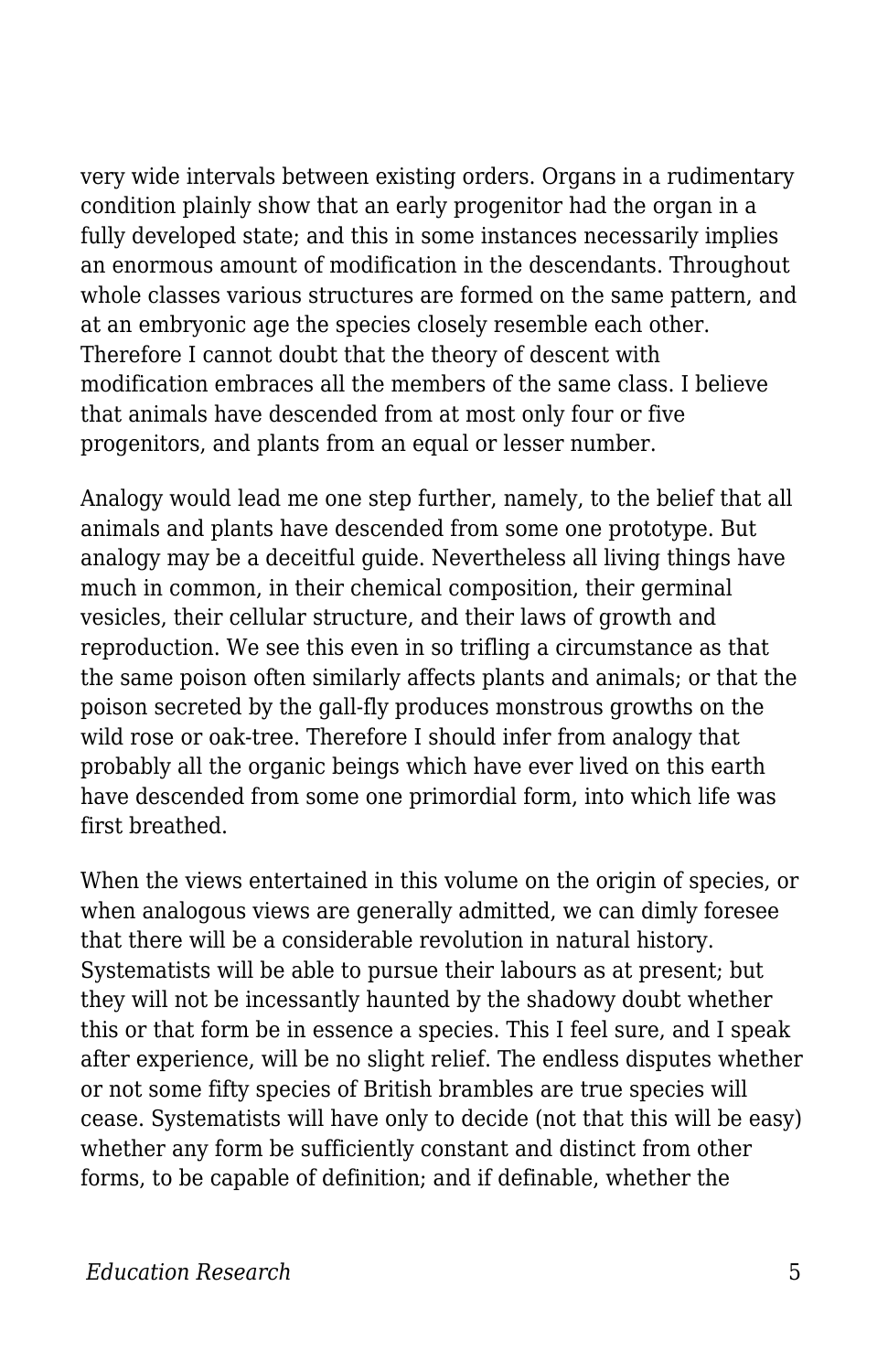differences be sufficiently important to deserve a specific name. This latter point will become a far more essential consideration than it is at present; for differences, however slight, between any two forms, if not blended by intermediate gradations, are looked at by most naturalists as sufficient to raise both forms to the rank of species. Hereafter we shall be compelled to acknowledge that the only distinction between species and well-marked varieties is, that the latter are known, or believed, to be connected at the present day by intermediate gradations, whereas species were formerly thus connected. Hence, without quite rejecting the consideration of the present existence of intermediate gradations between any two forms, we shall be led to weigh more carefully and to value higher the actual amount of difference between them. It is quite possible that forms now generally acknowledged to be merely varieties may hereafter be thought worthy of specific names, as with the primrose and cowslip; and in this case scientific and common language will come into accordance. In short, we shall have to treat species in the same manner as those naturalists treat genera, who admit that genera are merely artificial combinations made for convenience. This may not be a cheering prospect; but we shall at least be freed from the vain search for the undiscovered and undiscoverable essence of the term species.

The other and more general departments of natural history will rise greatly in interest. The terms used by naturalists of affinity, relationship, community of type, paternity, morphology, adaptive characters, rudimentary and aborted organs, etc., will cease to be metaphorical, and will have a plain signification. When we no longer look at an organic being as a savage looks at a ship, as at something wholly beyond his comprehension; when we regard every production of nature as one which has had a history; when we contemplate every complex structure and instinct as the summing up of many contrivances, each useful to the possessor, nearly in the same way as when we look at any great mechanical invention as the summing up of the labour, the experience, the reason, and even the blunders of numerous workmen; when we thus view each organic being, how far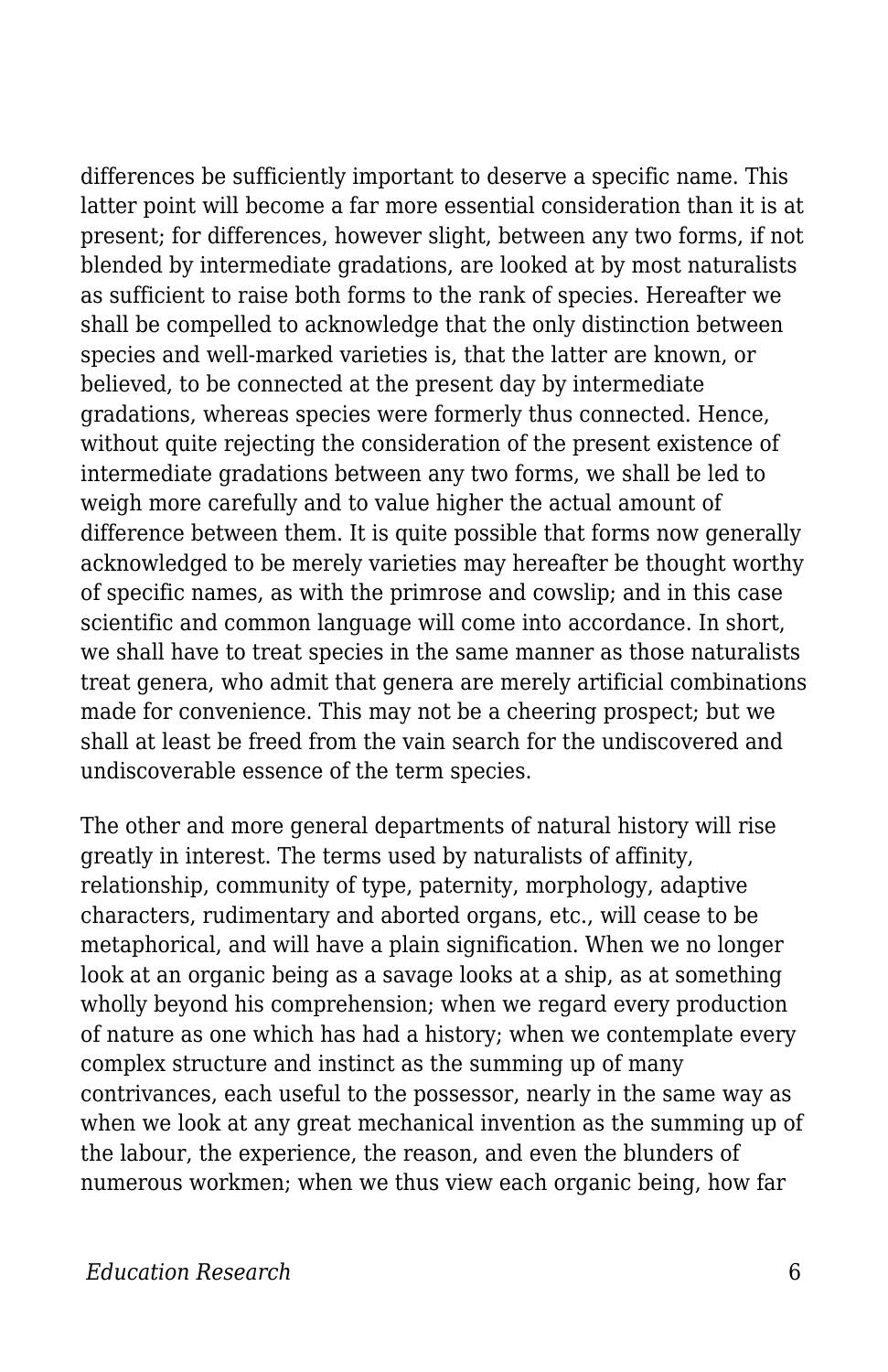more interesting, I speak from experience, will the study of natural history become!

A grand and almost untrodden field of inquiry will be opened, on the causes and laws of variation, on correlation of growth, on the effects of use and disuse, on the direct action of external conditions, and so forth. The study of domestic productions will rise immensely in value. A new variety raised by man will be a far more important and interesting subject for study than one more species added to the infinitude of already recorded species. Our classifications will come to be, as far as they can be so made, genealogies; and will then truly give what may be called the plan of creation. The rules for classifying will no doubt become simpler when we have a definite object in view. We possess no pedigrees or armorial bearings; and we have to discover and trace the many diverging lines of descent in our natural genealogies, by characters of any kind which have long been inherited. Rudimentary organs will speak infallibly with respect to the nature of long-lost structures. Species and groups of species, which are called aberrant, and which may fancifully be called living fossils, will aid us in forming a picture of the ancient forms of life. Embryology will reveal to us the structure, in some degree obscured, of the prototypes of each great class.

When we can feel assured that all the individuals of the same species, and all the closely allied species of most genera, have within a not very remote period descended from one parent, and have migrated from some one birthplace; and when we better know the many means of migration, then, by the light which geology now throws, and will continue to throw, on former changes of climate and of the level of the land, we shall surely be enabled to trace in an admirable manner the former migrations of the inhabitants of the whole world. Even at present, by comparing the differences of the inhabitants of the sea on the opposite sides of a continent, and the nature of the various inhabitants of that continent in relation to their apparent means of immigration, some light can be thrown on ancient geography.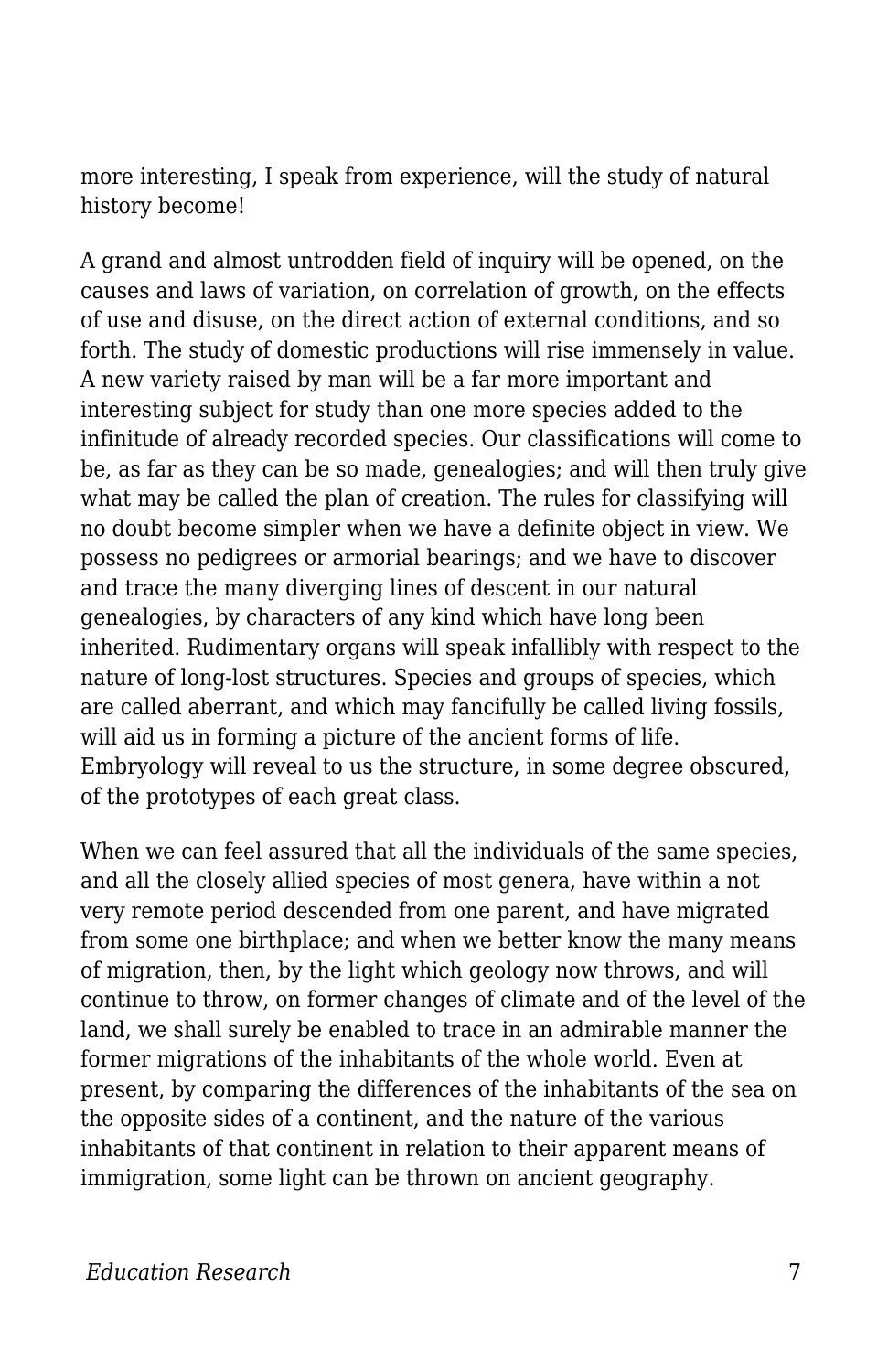The noble science of Geology loses glory from the extreme imperfection of the record. The crust of the earth with its embedded remains must not be looked at as a well-filled museum, but as a poor collection made at hazard and at rare intervals. The accumulation of each great fossiliferous formation will be recognised as having depended on an unusual concurrence of circumstances, and the blank intervals between the successive stages as having been of vast duration. But we shall be able to gauge with some security the duration of these intervals by a comparison of the preceding and succeeding organic forms. We must be cautious in attempting to correlate as strictly contemporaneous two formations, which include few identical species, by the general succession of their forms of life. As species are produced and exterminated by slowly acting and still existing causes, and not by miraculous acts of creation and by catastrophes; and as the most important of all causes of organic change is one which is almost independent of altered and perhaps suddenly altered physical conditions, namely, the mutual relation of organism to organism,—the improvement of one being entailing the improvement or the extermination of others; it follows, that the amount of organic change in the fossils of consecutive formations probably serves as a fair measure of the lapse of actual time. A number of species, however, keeping in a body might remain for a long period unchanged, whilst within this same period, several of these species, by migrating into new countries and coming into competition with foreign associates, might become modified; so that we must not overrate the accuracy of organic change as a measure of time. During early periods of the earth's history, when the forms of life were probably fewer and simpler, the rate of change was probably slower; and at the first dawn of life, when very few forms of the simplest structure existed, the rate of change may have been slow in an extreme degree. The whole history of the world, as at present known, although of a length quite incomprehensible by us, will hereafter be recognised as a mere fragment of time, compared with the ages which have elapsed since the first creature, the progenitor of innumerable extinct and living descendants, was created.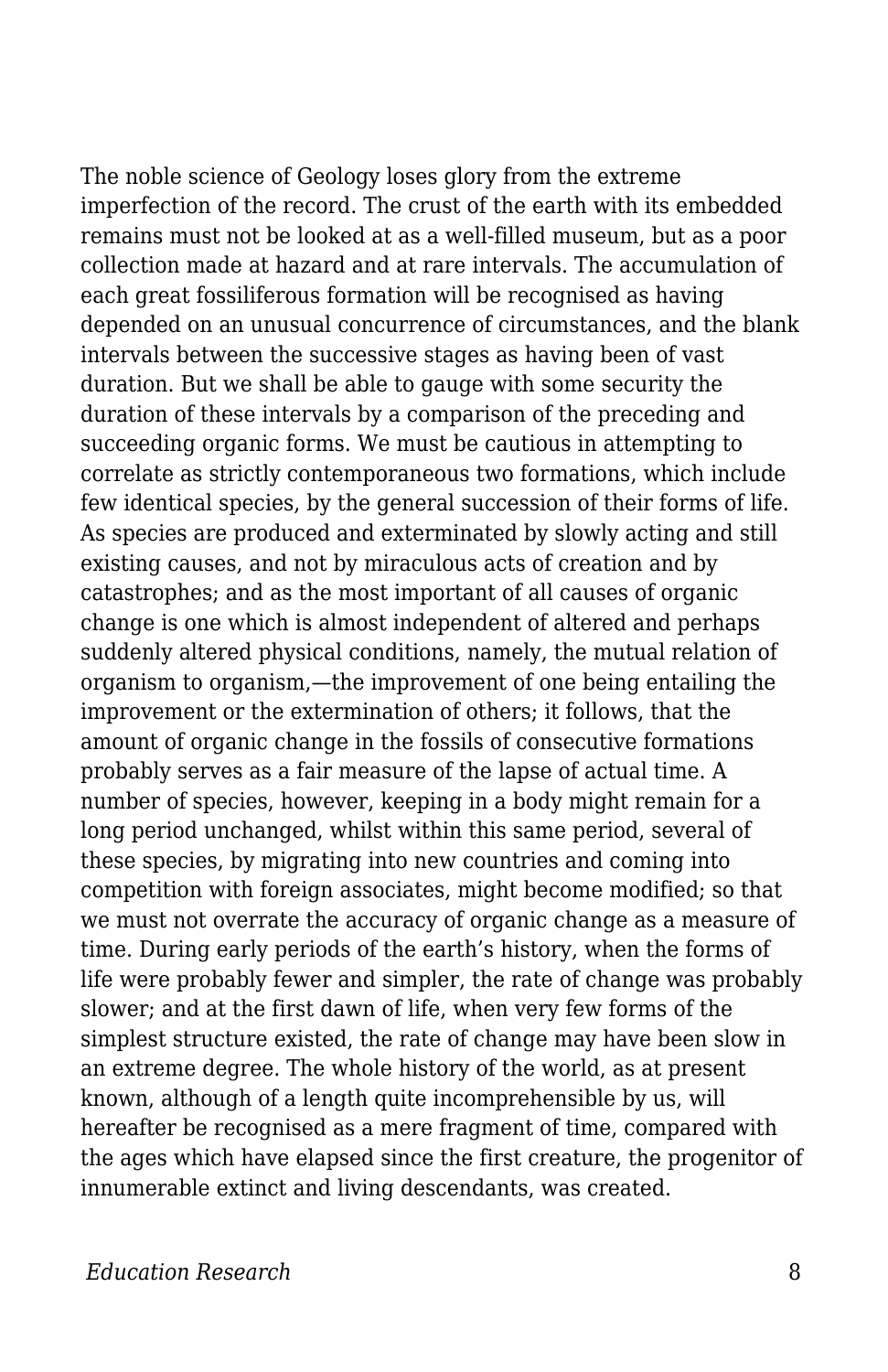In the distant future I see open fields for far more important researches. Psychology will be based on a new foundation, that of the necessary acquirement of each mental power and capacity by gradation. Light will be thrown on the origin of man and his history.

Authors of the highest eminence seem to be fully satisfied with the view that each species has been independently created. To my mind it accords better with what we know of the laws impressed on matter by the Creator, that the production and extinction of the past and present inhabitants of the world should have been due to secondary causes, like those determining the birth and death of the individual. When I view all beings not as special creations, but as the lineal descendants of some few beings which lived long before the first bed of the Silurian system was deposited, they seem to me to become ennobled. Judging from the past, we may safely infer that not one living species will transmit its unaltered likeness to a distant futurity. And of the species now living very few will transmit progeny of any kind to a far distant futurity; for the manner in which all organic beings are grouped, shows that the greater number of species of each genus, and all the species of many genera, have left no descendants, but have become utterly extinct. We can so far take a prophetic glance into futurity as to foretel that it will be the common and widely-spread species, belonging to the larger and dominant groups, which will ultimately prevail and procreate new and dominant species. As all the living forms of life are the lineal descendants of those which lived long before the Silurian epoch, we may feel certain that the ordinary succession by generation has never once been broken, and that no cataclysm has desolated the whole world. Hence we may look with some confidence to a secure future of equally inappreciable length. And as natural selection works solely by and for the good of each being, all corporeal and mental endowments will tend to progress towards perfection.

It is interesting to contemplate an entangled bank, clothed with many plants of many kinds, with birds singing on the bushes, with various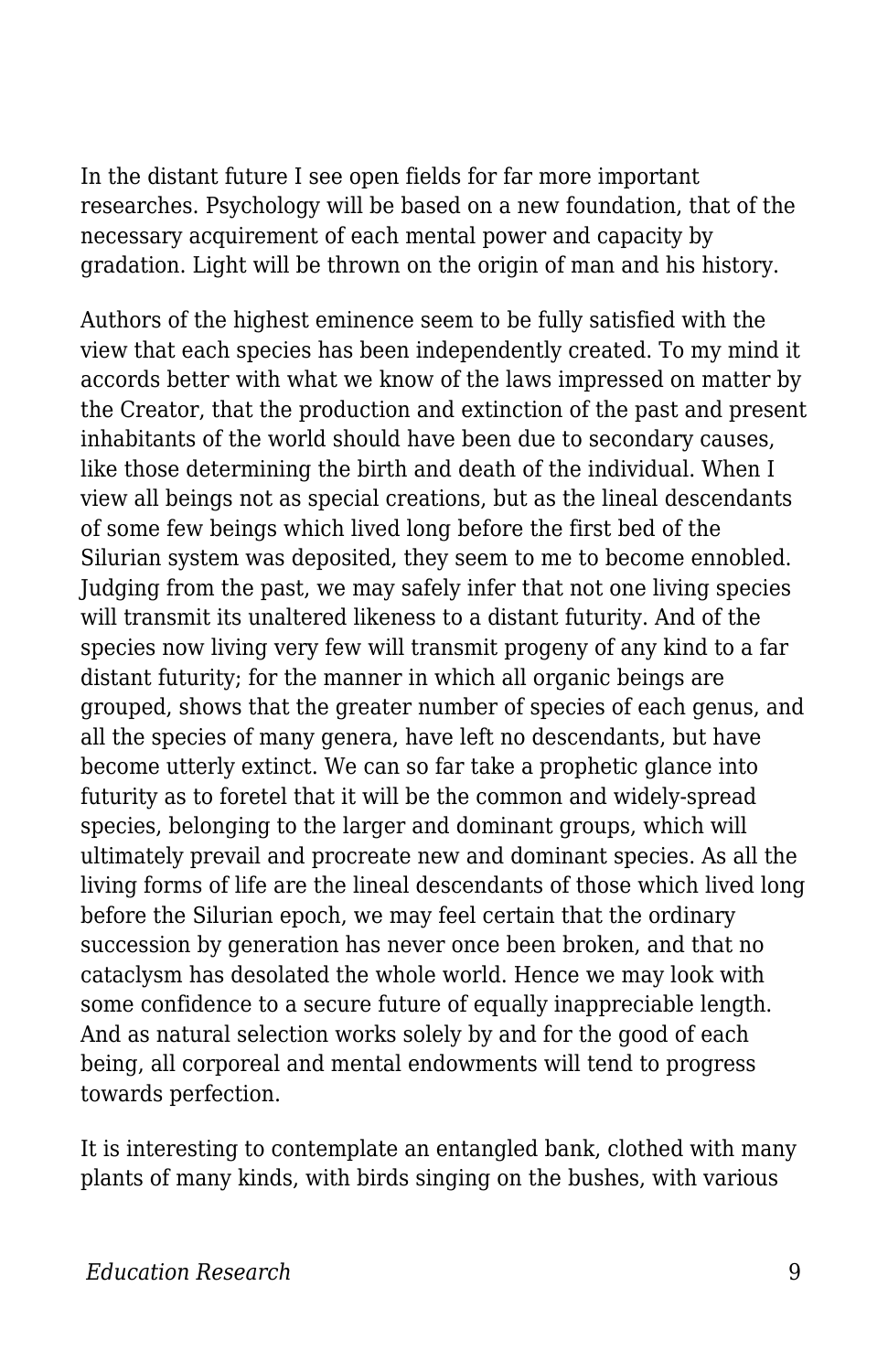insects flitting about, and with worms crawling through the damp earth, and to reflect that these elaborately constructed forms, so different from each other, and dependent on each other in so complex a manner, have all been produced by laws acting around us. These laws, taken in the largest sense, being Growth with Reproduction; Inheritance which is almost implied by reproduction; Variability from the indirect and direct action of the external conditions of life, and from use and disuse; a Ratio of Increase so high as to lead to a Struggle for Life, and as a consequence to Natural Selection, entailing Divergence of Character and the Extinction of less-improved forms. Thus, from the war of nature, from famine and death, the most exalted object which we are capable of conceiving, namely, the production of the higher animals, directly follows. There is grandeur in this view of life, with its several powers, having been originally breathed into a few forms or into one; and that, whilst this planet has gone cycling on according to the fixed law of gravity, from so simple a beginning endless forms most beautiful and most wonderful have been, and are being, evolved.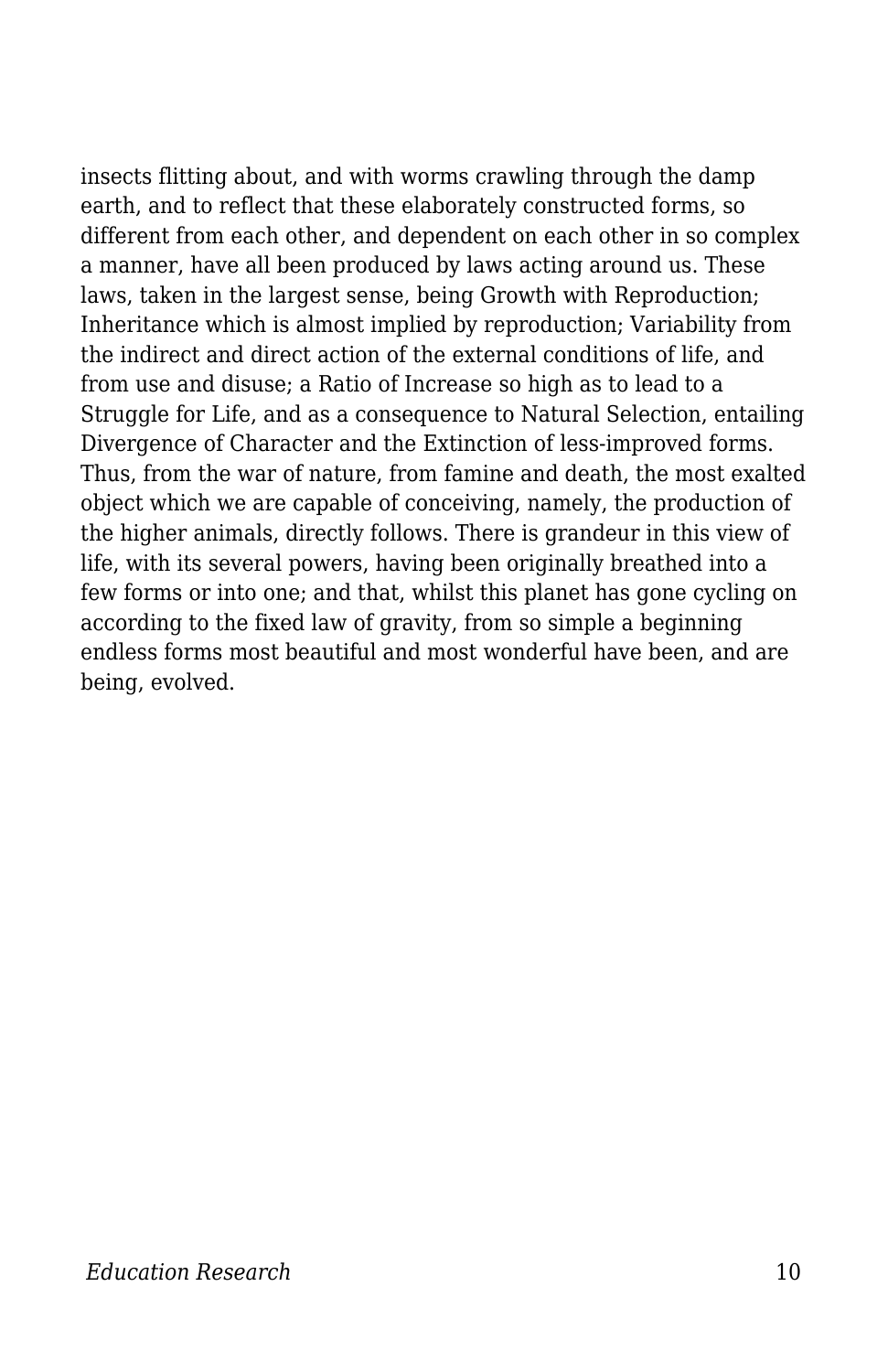## **Learning Check**

According to Darwin, when a new scientific theory like his is proposed, how is it treated by other scientists?

- a. Scientists evaluate a new theory based on its strengths and its ability to answer unanswered questions.
- b. Scientists hold the new theory to a higher standard of evidence than current, accepted theories, demanding that it answer more questions than the current theory it replaces.

What might prevent scientists from accepting a new theory?

- a. Incongruities between the new theory and the human mind (such as the inability to fathom the scale or size of the factors involved).
- b. Confirmatory evidence for the previous theory.
- c. Disconfirmatory evidence for the previous theory.
- d. Missing or incomplete evidence for the new theory.

What other benefits does Darwin ascribe to his new theory?

- a. It provides a more beautiful or noble view of nature.
- b. It makes work easier for those working in the field.
- c. It is not capable of being disproven by disconfirming evidence.
- d. It opens new areas of inquiry.
- e. It enables scientists to be fully-realized atheists.
- f. It answers questions that scientists have struggled with under the current theory.